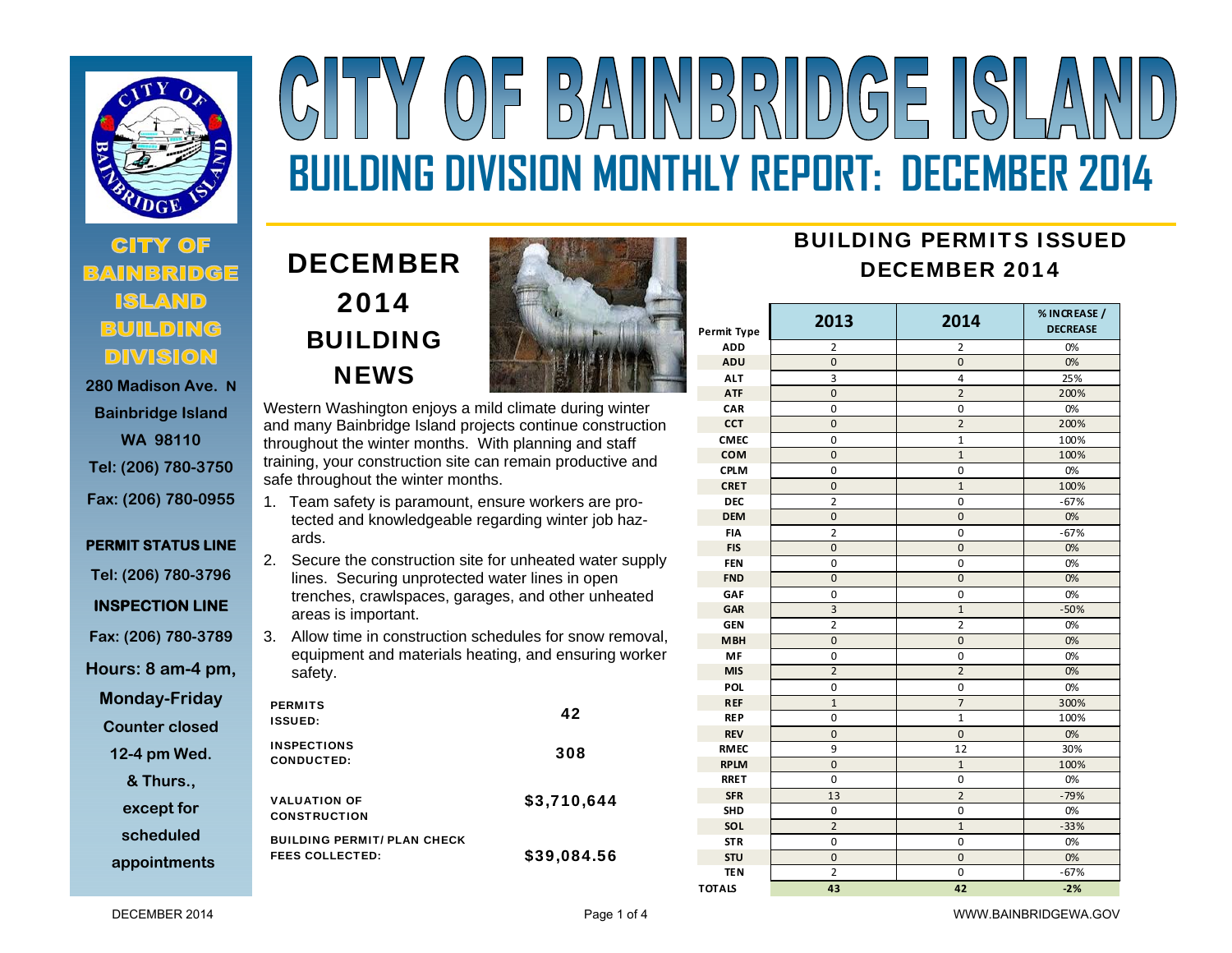# **Permits Issued Issued Dates: 12/01/2014-12/31/2014**

| <b>Permit Type</b>                                       | <b>Permit Number</b> | Applicant                                             | <b>Project Description</b>                                                                                                                          | <b>Project Address</b>            | Date Issued | <b>Valuation</b> |
|----------------------------------------------------------|----------------------|-------------------------------------------------------|-----------------------------------------------------------------------------------------------------------------------------------------------------|-----------------------------------|-------------|------------------|
| Addition                                                 | BLD20440             | COWELL DONALD H                                       | Fire Damage Repair. Replace upper floor, remodel<br>part of lower floor.                                                                            | 11804 Olympic<br>Terrace Ave NE   | 12/12/2014  | \$192,248.38     |
| Addition                                                 | <b>BLD20445</b>      | <b>EVENS TIM &amp; SUSANNA</b>                        | Adding a 770 sq. ft. 2nd floor above the garage.<br>Remodeling 2nd floor bathroom.                                                                  | 9653 NE Timberlane<br>PI.         | 12/30/2014  | \$131,929.48     |
| <b>Addition Total: 2</b>                                 |                      |                                                       |                                                                                                                                                     |                                   |             | \$324,177.86     |
| Alteration                                               | BLD20484             | DELFINO, MARCO A                                      | Adding a new exterior door out of Master Bathroom.                                                                                                  | 11197 Killdeer Ln<br><b>NE</b>    | 12/09/2014  | \$2,300.00       |
| Alteration                                               | <b>BLD20467</b>      | <b>BITTMAN JOBE</b>                                   | Adding walls to make new bedroom in Basement.<br>Finish basement space.                                                                             | 2101 Belfair Ave NE 12/10/2014    |             | \$18,500.00      |
| Alteration                                               | BLD20483             | SHEETS RICHARD G & KRISTIN<br>A                       | Reroof existing SFR. Add new Poly insulation to<br>approx 35% of roof.                                                                              | 6825 NE EAGLE<br><b>HARBOR DR</b> | 12/10/2014  | \$7,400.00       |
| Alteration                                               | <b>BLD20498</b>      | PIAZZA ANTHONY G & JULIE M                            | Remove and Replace sheetrock in Master<br>Bedroom.                                                                                                  | 8483 FERNCLIFF<br>AVE NE          | 12/15/2014  | \$900.00         |
| <b>Alteration Total: 4</b>                               |                      |                                                       |                                                                                                                                                     |                                   |             | \$29,100.00      |
| After The Fact                                           | BLD20461             | FREEMAN ERIC & JENNIFER                               | Permit for interior remodel of exist garage                                                                                                         | 13359 Stonebridge<br>Ln NE        | 12/17/2014  | \$10,000.00      |
| After The Fact                                           | <b>BLD20500</b>      | <b>WILSON WILLIAM S &amp; JEAN</b>                    | Adding a bathroom, office and recreation room to<br>existing 2nd story storage above garage.                                                        | 14662 Sunrise Dr<br><b>NE</b>     | 12/29/2014  | \$11,500.00      |
| <b>After The Fact Total: 2</b><br>\$21,500.00            |                      |                                                       |                                                                                                                                                     |                                   |             |                  |
| <b>Commercial Cell Tower</b>                             | BLD20251             | LEXCOM DEVELOPMENT, INC                               | Replace 6 existing antennas add miscellaneous<br>radio equipment to an existing 100' tall tower.                                                    | 1299 GROW AVE<br><b>NW</b>        | 12/19/2014  | \$20,000.00      |
| <b>Commercial Cell Tower</b>                             | <b>BLD20480</b>      | <b>SPRINT PCS</b>                                     | Add 3 panel antennas, 6 junction cylinders, 3 RRHs<br>and 1 filter. Install new mount. No changes to<br>ground space and no change in tower height. | 9423 NE Business<br>Park Ln       | 12/31/2014  | \$20,000.00      |
| <b>Commercial Cell Tower Total: 2</b>                    |                      |                                                       |                                                                                                                                                     |                                   |             | \$40,000.00      |
| <b>Commercial Mechanical</b>                             | BLD18950CMEC         | <b>HARRISON MEDICAL CENTER</b>                        | Installing 2 new Ductless Heat Pumps for their IT<br>room.                                                                                          | 8804 MADISON<br>AVE N             | 12/24/2014  |                  |
| <b>Commercial Mechanical Total: 1</b>                    |                      |                                                       |                                                                                                                                                     |                                   |             | \$0.00           |
| Commercial                                               | BLD20239             | <b>BAINBRIDGE COMMUNITY</b><br><b>DEVELOPMENT LLC</b> | Parking garage foundation for future houses above                                                                                                   | 453 JOHN ADAMS<br>LN NW           | 12/09/2014  | \$2,445,477.40   |
| <b>Commercial Total: 1</b>                               |                      |                                                       |                                                                                                                                                     |                                   |             | \$2,445,477.40   |
| <b>Commercial Retaining Wall</b>                         | BLD20239RET1         | <b>BAINBRIDGE COMMUNITY</b><br>DEVELOPMENT LLC        | <b>Commercial Retaining Wall</b>                                                                                                                    | 453 JOHN ADAMS<br>LN NW           | 12/05/2014  | \$36,400.00      |
| <b>Commercial Retaining Wall Total: 1</b><br>\$36,400.00 |                      |                                                       |                                                                                                                                                     |                                   |             |                  |
| Garage                                                   | BLD20473             | BARTEL ARTHUR G & SUZANE<br>M                         | 2 story 924 sqft garage                                                                                                                             | 1957 HILLTOP DR<br><b>NE</b>      | 12/15/2014  | \$55,347.60      |
| Garage Total: 1<br>\$55,347.60                           |                      |                                                       |                                                                                                                                                     |                                   |             |                  |
| Generator                                                | BLD20509             | <b>HERMOSILLO JOSEPH H &amp;</b><br><b>TERESA J</b>   | Installing NEW 25kW generator.                                                                                                                      | 6391 NE EAGLE<br><b>HARBOR DR</b> | 12/18/2014  |                  |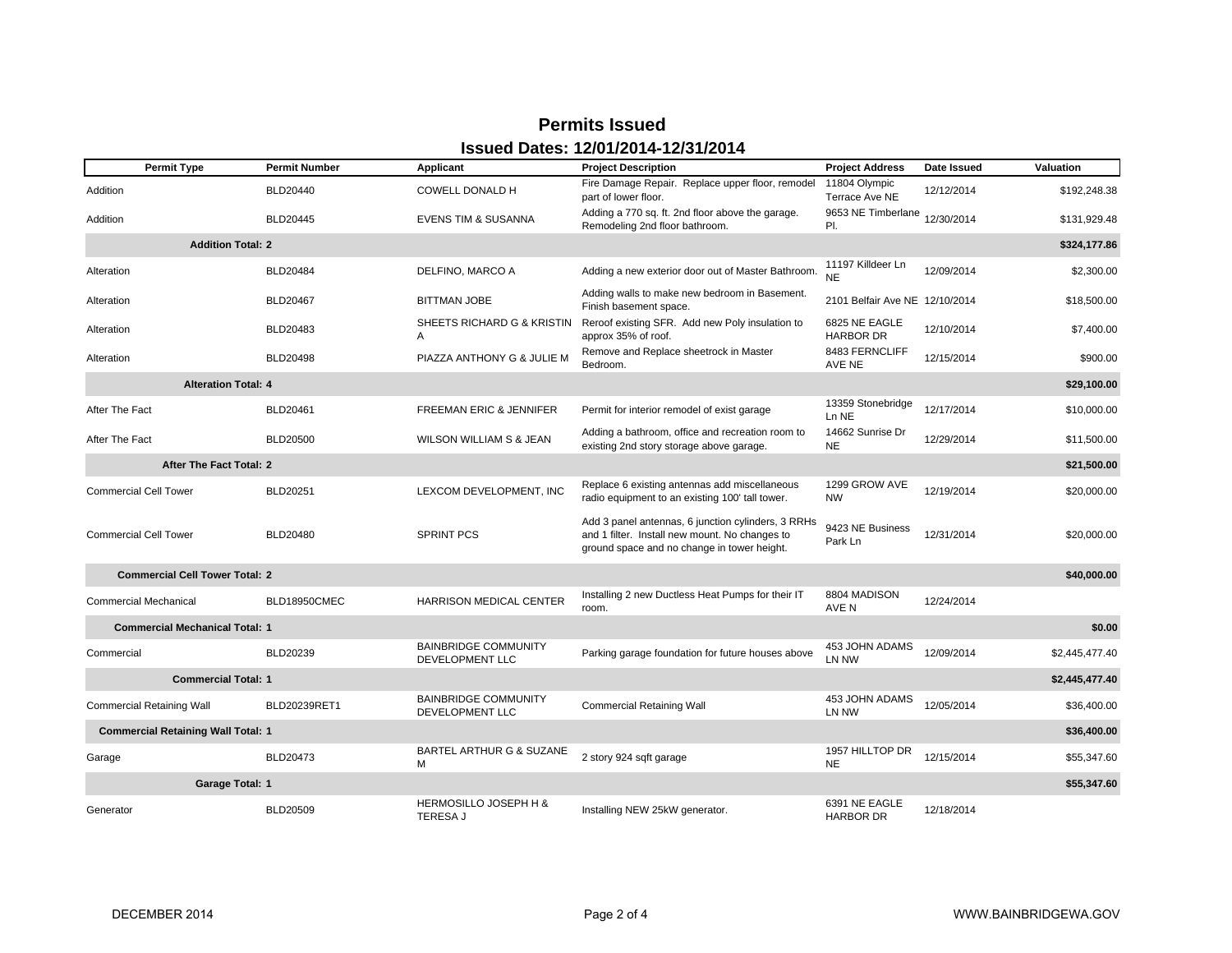# **Permits Issued Issued Dates: 12/01/2014-12/31/2014**

| <b>Permit Type</b>            | <b>Permit Number</b> | Applicant                                                                      | <b>Project Description</b>                                                                                                      | <b>Project Address</b>              | Date Issued | Valuation   |
|-------------------------------|----------------------|--------------------------------------------------------------------------------|---------------------------------------------------------------------------------------------------------------------------------|-------------------------------------|-------------|-------------|
| Generator                     | BLD20518             | <b>CASHELL BRENT &amp; RUTH</b>                                                | Installing a new Whole House LP Generator.                                                                                      | 5702 SOLANA LN<br><b>NE</b>         | 12/29/2014  |             |
| <b>Generator Total: 2</b>     |                      |                                                                                |                                                                                                                                 |                                     |             | \$0.00      |
| Miscellaneous                 | <b>BLD18971MIS</b>   | J3E2A2Z LP                                                                     | J3E2A2Z LP MIS. Building a 200 sq. ft. Boat House<br>with 120 sq. ft. of deck.                                                  | 3835 Pleasant<br><b>Beach Drive</b> | 12/08/2014  | \$9,000.00  |
| <b>Miscellaneous</b>          | <b>BLD19310MIS</b>   | <b>CLARKE FAM</b>                                                              | VERIZON WIRELESS MIS. Adding 3 new antennas<br>and associated cables and radios to the existing<br>wireless facility on rooftop | 600 WINSLOW<br><b>WAY EAST</b>      | 12/23/2014  | \$4,500.00  |
| <b>Miscellaneous Total: 2</b> |                      |                                                                                |                                                                                                                                 |                                     |             | \$13,500.00 |
| Re-Roof                       | BLD20472             | CUNNINGHAM WILLIAM D &<br><b>GAIL M</b>                                        | 24 squares reroof                                                                                                               | 11792 Penny PI NE 12/01/2014        |             | \$2,640.00  |
| Re-Roof                       | <b>BLD20492</b>      | STEWART MARC S & JANE L                                                        | Remove and replace 29 squares for SFR Reroof.                                                                                   | 4092 WEST<br><b>BLAKELY RD NE</b>   | 12/11/2014  | \$3,190.00  |
| Re-Roof                       | <b>BLD20497</b>      | <b>GRIFFIN MICHAEL A &amp; FRITTS</b><br>SONJA D                               | 28 squares                                                                                                                      | 8153 Hansen Rd<br><b>NE</b>         | 12/12/2014  | \$3,080.00  |
| Re-Roof                       | <b>BLD20502</b>      | HANLEY CONSTRUCTION                                                            | Replace 22 squares of Composition Roofing                                                                                       | 323 Wyatt Way NE                    | 12/15/2014  | \$2,420.00  |
| Re-Roof                       | <b>BLD20503</b>      | HANLEY CONSTRUCTION                                                            | Remove and Replace 38 squares of Composition<br>Roofing                                                                         | 4917 NE Tolo Rd                     | 12/15/2014  | \$4,180.00  |
| Re-Roof                       | BLD20511             | FLEMING GAIL ANN TRUSTEE                                                       | re-roof                                                                                                                         | <b>UNKNOWN</b>                      | 12/19/2014  | \$4,510.00  |
| Re-Roof                       | BLD20519             | HANLEY CONSTRUCTION                                                            | Remove and Replace 20 squares of roofing with<br>new Composition Roofing                                                        | 840 Cherry Ave NE 12/30/2014        |             | \$2,200.00  |
| Re-Roof Total: 7              |                      |                                                                                |                                                                                                                                 |                                     |             | \$22,220.00 |
| Repair                        | <b>BLD20474</b>      | DODGE MARK S & MYERS KARN<br><b>D TRUSTEES</b>                                 | Repair ridge beam in across back porch.                                                                                         | 16780 Agate Point<br>Rd NE          | 12/03/2014  | \$500.00    |
| <b>Repair Total: 1</b>        |                      |                                                                                |                                                                                                                                 |                                     |             | \$500.00    |
| <b>Residential Mechanical</b> | <b>BLD20475</b>      | <b>TLAM THOMAS E</b>                                                           | Replace existing Heat Pump                                                                                                      | 6950 Fletcher Bay<br>Rd NE          | 12/03/2014  |             |
| Residential Mechanical        | BLD20481             | JOHNSTON THOMAS J & BETH<br>G                                                  | Move existing 250 gallon LP Tank                                                                                                | 7761 Hansen Rd<br><b>NE</b>         | 12/08/2014  |             |
| <b>Residential Mechanical</b> | BLD20485             | <b>BAINBRIDGE ISLAND</b><br><b>METROPOLITAN PARKS &amp; REC</b><br><b>DIST</b> | Remove/Replace existing LP Furnance.                                                                                            | 7666 High School<br>Rd NE           | 12/09/2014  |             |
| <b>Residential Mechanical</b> | <b>BLD20488</b>      | RASMUSSEN ERIC & DEMI M                                                        | Install new LP Line for new LP Water Heater.                                                                                    | 284 MADRONA<br>WAY NE               | 12/09/2014  |             |
| <b>Residential Mechanical</b> | <b>BLD20495</b>      | <b>BARRINEAU JAMES B &amp;</b><br>ANDREA E                                     | install Ip tank and gas pipe                                                                                                    | 15120<br><b>WASHINGTON AVE</b>      | 12/12/2014  |             |
| <b>Residential Mechanical</b> | <b>BLD20496</b>      | KIMZEY THOMAS C & STEFANIE<br>A                                                | Furnace/heat pump installation                                                                                                  | 10537 FALK RD NE 12/12/2014         |             |             |
| <b>Residential Mechanical</b> | <b>BLD20504</b>      | <b>HOTTINGER CHARLES F &amp;</b><br>EDITH H                                    | Replace LP furnance AND install new 5-ton heat<br>pump unit.                                                                    | 13221 TEEM LOOP<br>RD NE            | 12/16/2014  |             |
| <b>Residential Mechanical</b> | <b>BLD20505</b>      | BRADY, KATHRYN                                                                 | Replace oil furnance with new Heat Pump system                                                                                  | 975 LOVELL AVE<br>NW                | 12/16/2014  |             |